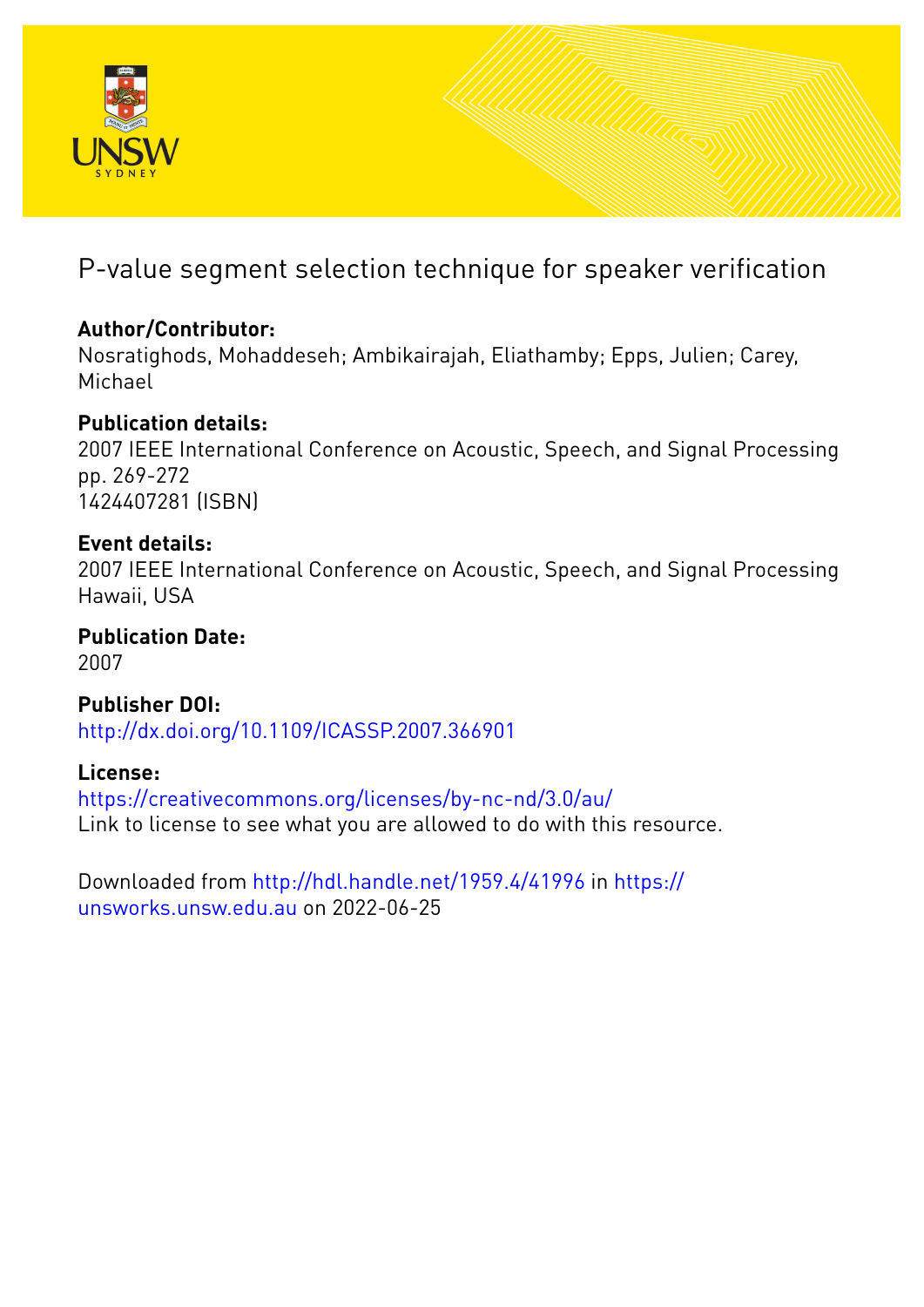# **P-VALUE SEGMENT SELECTION TECHNIQUE FOR SPEAKER VERIFICATION**

Mohaddeseh Nosratighods<sup>1</sup>, Eliathamby Ambikairajah<sup>1</sup>, Julien Epps<sup>2,1</sup> and Michael Carey<sup>3,1</sup>

<sup>1</sup>School of Electrical Engineering and Telecommunications, The University of New South Wales, Sydney, NSW 2052, Australia 2 UNSW Asia, 1 Kay Siang Road, Singapore 248922

<sup>3</sup>School of Engineering, The University of Birmingham, Edgbaston, Birmingham, B15 2TT, UK

m.nosratighods@student.unsw.edu.au, ambi@ee.unsw.edu.au, j.epps@unsw.edu.au, m.carey@bham.ac.uk

## **ABSTRACT**

This paper presents a segment selection technique for discarding portions of speech that result in poor discrimination ability in speaker verification tasks. Theory supporting the significance of a frame selection procedure for test segments, prior to making decisions, is also developed. This approach has the ability to reduce the effect of the acoustic regions of speech that are not accurately represented due to a lack of training data*.* Compared with a baseline system using both CMS and variance normalization, the proposed segment selection technique brings 24% relative reduction in error rate over the entire testing data of the 2002 NIST Dataset in terms of minimum DCF. For short test segments, i.e. less than 15 seconds, the novel frame dropping technique produces a significant relative error rate reduction of 23% in terms of minimum DCF.

*Index Terms—* Speaker Verification, Segment Selection, Null Hypothesis

#### **1. INTRODUCTION**

Speaker verification tasks using Gaussian Mixture Models (GMMs) rely on a score comparing the likelihood of the observed speech given the claimant speaker against the likelihood of the same segment given the general population background model [1]. However, the score varies significantly across the frames, depending on whether it can be attributed to the speech content or environmental artifacts such as channel and handset effects, resulting in poor discrimination between true and impostor models. This variation of Log-Likelihood Ratios (LLR) across all frames is illustrated in Figure 1, where the matching scores for a target speaker model are plotted as heavy lines and the scores against the five closest impostor speaker's models are shown as dots. Although the target speaker models usually give the highest scores among all models, this is not always the case. The reason for this is partly because not all of the areas of acoustic features are equally adapted from the background model. The rate of change of the score distributions reveals that the relevant mixture distributions are updated according to the availability of training data for that particular speech sound. Furthermore, the channel, handset and environmental mismatch between training and testing conditions also results in variability of the scores across frames. Several techniques such as feature mapping [2], speaker model synthesis [3] and CDF matching [4] accommodate this mismatch by increasing the feature robustness to environmental artifacts, whereas some other methods, such as discarding the unvoiced segments of speech [5], rely on the noise robust sections of the speech at the input.



**Figure 1.** Frame-based scores from speaker and impostor models and its corresponding frame-based *P-value* for first forty frames of a male target test speech segment from the NIST 2002 Dataset

An early study [6] addressed the score variability, selecting reliable frames by setting a speaker-independent threshold. This issue can also be addressed in a different manner [7] by deemphasizing the contribution of unreliable mixture components and emphasizing discriminative regions.

Following our previous investigations we introduce a technique which selects the most reliable and discriminative parts of speech without any *a priori* assumptions about the distributions of impostor and true scores. If frames with low discriminative ability can be detected, and a log-likelihood ratio can be extracted for each frame, then the frame can be discarded. Statistical hypothesis testing is used to detect the non-discriminative frames.

It has been shown empirically [6] that for frames with low target scores, the LLR of the observed speech given the target speaker, and the low variance impostor scores result in poor discrimination and the overall performance would be improved greatly if they were left out in making the final decision. This result is supported by the theory presented in this paper. The technique proposed in section 2 can be implemented by making minor changes to the decision-making section of the existing speaker verification systems. Since it uses the same impostor scores employed in score normalization, it does not impose additional overhead on the system.

Section 2 presents the algorithm for detecting the nondiscriminative frames based on Null hypothesis theory. Then we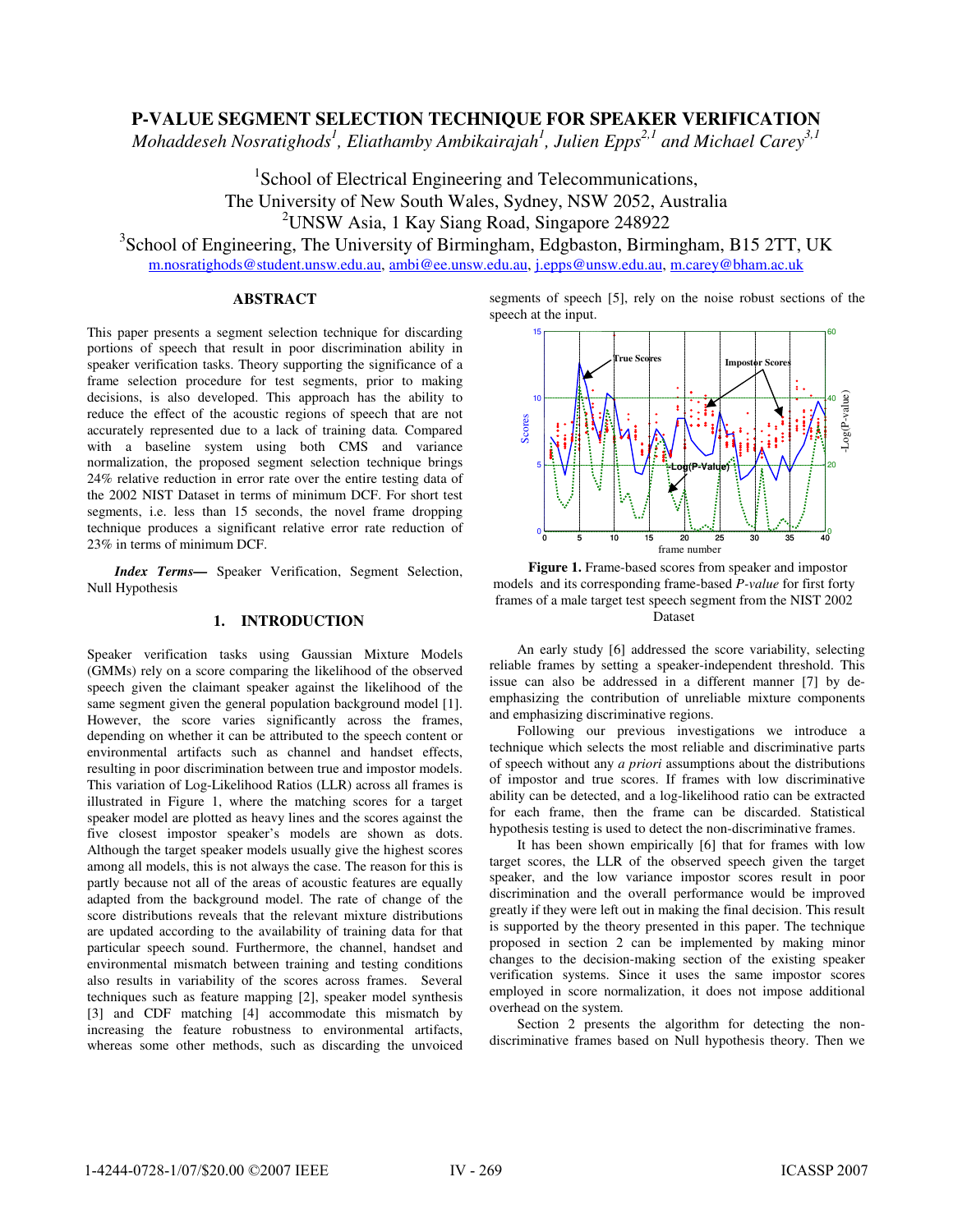describe the system setup (Section 3), and experiments supporting the theory are reported in Section 4.

#### **2. SPEECH SEGMENT SELECTION**

#### **2.1. Problem Formulation**

Decision-making is the final processing stage of the speaker verification system, preceded by feature extraction and speaker modeling. The decision-making process compares the LLR resulting from the claimed speaker model and the general population model (UBM) for a given test segment with a decision threshold.

A problem arises when the matching score of true and impostor models varies across the frames. Figure 1 shows this variability across the frames, for true and impostor models for one test segment. It can be seen that setting a fixed threshold on raw scores or taking an average of scores does not guarantee a reliable decision, since the averaging of some low scores might cause false rejection. Poor representation of speakers can be mainly attributed to the score variability across all frames. MAP adaptation [8], which has been widely used to model the characteristics of a specific speaker, was proposed as a solution for applications with sparse training data, such as speaker verification [9]. However, the assumption that the background model is representative of the acoustic regions of the feature space that are not accurately updated, due to a lack of training data, is not always valid. Furthermore, the variability of the feature vector distribution from session to session makes some speech frames less reliable in the final decision, due to channel, handset, and noise artifacts. Thus, removing frames with poor discrimination ability after score matching reduces the miss detection error and consequently improves the overall performance of speaker verification system. Frame-based processing of likelihood ratios with these considerations in mind motivated the score segmentation method.

#### **2.2. Theory Development and algorithm Description**

The frame selection technique discussed in this section compares the following two hypotheses:  $H_0$ : The null hypothesis is that the frame  $x<sub>T</sub>$  does not contain discriminative information.  $H<sub>1</sub>$ : The alternative hypothesis is that the frame  $x_T$  does contain discriminative information. We call frame  $x<sub>T</sub>$  indiscriminative iff its likelihood, given true or impostor models is insufficient to classify it as a true or impostor speaker; the likelihood of that frame belongs to impostor models is equal to the likelihood of its belonging to the target model. Therefore, the null hypothesis and the alternative hypothesis are defined respectively as follows:

$$
H_0: E\{\log(p(x_T | \lambda_{\text{Im } p}))\} = \log(p(x_T | \lambda_{\text{True}}))
$$
  
or  

$$
H_0: \eta = \eta_0
$$
 (1)

$$
H_0: \eta = \eta_0
$$
  
\n
$$
H_1: \eta \neq \eta_0
$$
\n(2)

where  $p(x_r | \lambda_{true})$ ,  $p(x_r | \lambda_{true})$  are the likelihoods of frame  $x_r$  given the true and impostor models,  $\lambda_{r_{\text{true}}}$  and  $\lambda_{\text{Im }p}$ , respectively.

A *P-value* is a measure of how much evidence we have against the null hypothesis. The smaller the *P-value*, the more



**Figure 2.** t-distribution and *P-value* for null hypothesis.

evidence we have against  $H_0$ . It is also a measure of how likely we are to get a certain sample result or a result "more extreme," assuming  $H_0$  is true. In other words, the  $P-value$  measures consistency by calculating the probability of observing the results from a sample of data or a sample with results more extreme, assuming the null hypothesis is true, as seen in Figure 2**.** The smaller the *P-value* is, the greater is the inconsistency [10].

A test with significance level  $\alpha$  is one for which the probability of rejecting  $H_0$  when it is actually true, is controlled at a specified level [10]. In real problems, it is virtually always the case that the values of the population variances are unknown. For large sample sizes, the sample variance is used in place of population variance in the test procedure. The assumption of a large sample size is made to allow the use of the properties of the central limit theorem (CLT). In fact the CLT allows us to use these test methods even if the population of interest is not normal [10].

In performing a large sample *t*-test, for the population  $X_1, \ldots, X_n$  with corresponding sample means  $\overline{X}$ , true means  $\eta$  and sample variance *S*, the test statistic and the rejection region for a specific significance level of test are as follows: Test statistic value:

$$
t = \frac{\overline{x} - \eta}{S\sqrt{\frac{1}{n}}}
$$
\n(3)

which has a *t* distribution with *n*-1 degrees of freedom, and where  $S^2$  is the pooled estimator of the common variance  $\sigma^2$  [10]. The rejection regions for level  $\alpha$  test (Figure 2) are:

$$
t \ge t_{\alpha/2, n-1} \text{ or } t \le -t_{\alpha/2, n-1}
$$
 (4)

$$
P-value < \alpha \tag{5}
$$

Further, important to recognize is the fact that

$$
\bar{x} \to N\left(\eta, \sqrt{\frac{1}{n}}\sigma\right) \tag{6}
$$

according to CLT [10].

Substituting values in equation (3) for  $\bar{x}$  (the sample mean of impostor likelihoods over *n* impostor models given the frame  $x<sub>r</sub>$ ),  $\eta$  (the target likelihood given frame  $x_T$ ), and *S* (the sample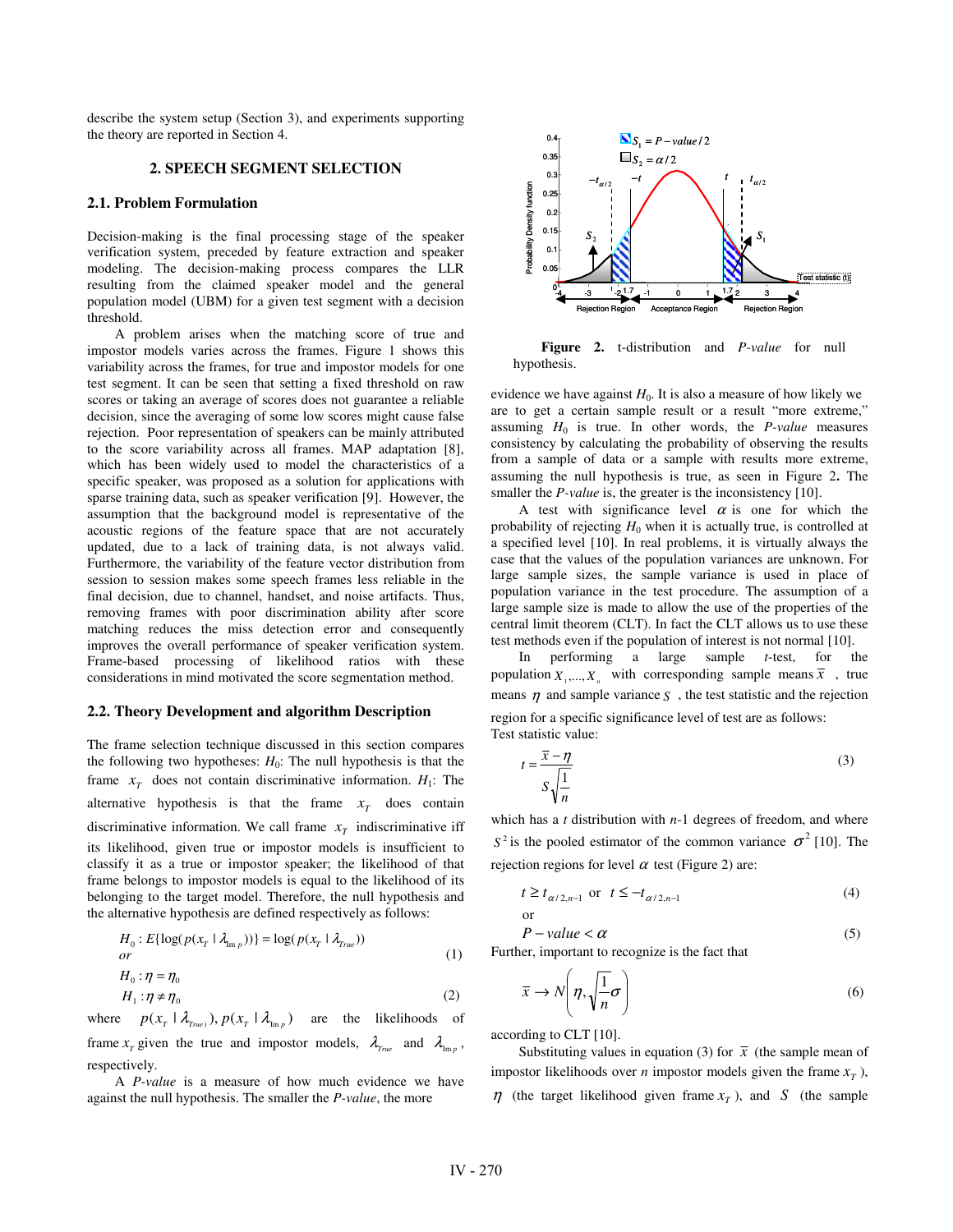variance of impostor likelihoods over *n* impostor models given frame  $x<sub>r</sub>$ ) allows the test statistic value to be evaluated.

According to equation (4) and Figure 2, if the test segment was in the rejection regions of level  $\alpha$ , the null hypothesis is false with  $\alpha$  confidence, i.e. the probability that the current frames is discriminative equals  $\alpha$ . The frame selection algorithm can be summarized as follows:

- Select the impostor models from development dataset
- Calculate the frame-based LLR for the claimant and impostor models

• Calculate the test statistics value, *t*, for each frame from equation 3.

• Discard the frames whose corresponding *t*-values are not in rejection regions (equation 4) or whose *P-values* are more than significant level  $\alpha$  (equation 5)

• Calculate the new LLR by averaging the remaining frame scores

*P-values* calculated using this technique for a male test segment have been shown with dashed lines in Figure 1. It can be seen that the frames with smaller true scores and smaller impostor score variances correspond to higher *P-values* or smaller negative logarithm of *P-values*. On the contrary, the smaller *P-values*, larger negative logarithm of *P-values*, correspond to the frames with high true scores. Therefore, the smaller the *P-value*, the more discriminative the frame is.

#### **3. SYSTEM SETUP**

#### **3.1. Database**

Speaker recognition experiments were conducted on cellular telephone conversational speech from the switchboard corpus, the set defined by NIST for the 1-speaker cellular detection task in the 2002 Speaker Recognition Evaluations (SRE). The 2002 set contains 330 targets (139 males and 191 females) and 3570 trials (1442 males and 2128 females) with a majority of CDMA codec utterances; these are scored against roughly 10 gender-matched impostors and the true speaker. The 60 development speakers (2 minutes of speech for each of 38 males and 22 females), 174 target speakers (2 minutes of speech for each of 74 males and 100 females) from NIST-2001 were used to train the background model of NIST-2002 system. The same target speakers were also used as the impostor data for the NIST-2002 evaluation system. 2038 evaluation test segments (850 males and1188 females) of NIST-2001 were used to find the optimum value for significant level  $\alpha$ .

#### **3.2. Baseline System**

The feature set consisted of 15 Mel-PLP cepstrum coefficients [11], 15 delta coefficients plus the delta-energy estimated on the 0- 3.8 kHz bandwidth. Cepstral mean subtraction and variance normalization were applied to each speech file during training and testing. The speech detector discarded the 15-20% of the lower energy frames before the extraction process.

The speaker modeling is based on a GMM-UBM approach. The UBM consisted of two-gender dependent models with 512 Gaussians, trained on 112 male and 122 female speakers from the training portion of development and evaluation datasets of NIST 2001, and about 6 hours of data in total. For each target speaker, a

GMM with diagonal covariance matrices was trained using the speaker training data via maximum a posteriori (MAP) [8] adaptation of the Gaussian means with 3 iterations of the EM algorithm.

| System                         | Duration (in seconds) |             |              |
|--------------------------------|-----------------------|-------------|--------------|
| <b>EER</b> and min DCF x       | $0-1.5+$              | $46 - 65 +$ | All segments |
| 1000                           |                       |             |              |
| <b>Baseline</b>                | 18.05                 | 10.81       | 11.47        |
|                                | 78                    | 43.9        | 49.2         |
| Baseline + T-Norm              | 19.38                 | 11.3        | 11.46        |
|                                | 66.7                  | 34.4        | 41.1         |
| Segment selection<br>$+T-Norm$ | 18.44                 | 9.2         | 10.76        |
|                                | 59.6                  | 33.3        | 37.2         |

#### **4. EXPERIMENTAL RESULTS**

The experiments reported in this section examined the benefit of the proposed segment selection technique to discard frames with poor discrimination based on their target and impostor LLRs. These investigated the performance improvement after applying the technique on the entire NIST 2002 testing dataset in terms of Equal Error Rate (EER) and minimum Detection Cost Function (DCF) [13]. The effects of the proposed technique on two extreme categories of test segment duration (i.e. long and short) were also examined.

T-Norm [12] was calculated using impostor models from 62 male and 89 female speakers from the evaluation portion of the NIST2001 dataset, trained in a similar manner to the target models. The impostor models for segment selection algorithm are exactly the same impostor speakers used in the T-Norm.

Table 1 presents the Equal Error Rate (EER) and minimum Detection Cost Function (DCF) results for segment selection-based system with T-Norm and the baseline with and without T-Norm for the two categories of test segment durations. The results show that while the baseline system fails in verifying short test segments, the frame selection algorithm improves the miss detection rate significantly. The segment selection technique was evaluated with different values of the significant level  $\alpha$ ; but only the best result corresponding to the optimum value of  $\alpha = 10^{-5}$  for all speakers, is reported here. Also, maximum frame dropping rate was 20% of frames in each test segment.

The segment selection technique improves the minimum DCF and EER at least 10% and 6% over the T-norm and 24% and 6% over the baseline system for all test segments respectively. This improvement was still significant for test segments less than 15 seconds (Table 1) bringing at least 10% improvement over the Tnorm and 23% over the baseline system in terms of minimum DCF. On the other hand, for test segments more than 45 seconds the improvement is more significant in EER operating point while they are benefited 18.58% and 14.89% relative error reduction compared to T-Norm and Baseline.

Figures 3 and 4 plot the Detection Error Tradeoff (DET) curves for the baseline, baseline plus T-Norm and optimum segment selection technique plus T-Norm for the entire test segments and then on test segments less than 15 seconds respectively. It can be clearly seen (Figure 3) that the new segment selection technique with T-Norm performs better than T-Norm